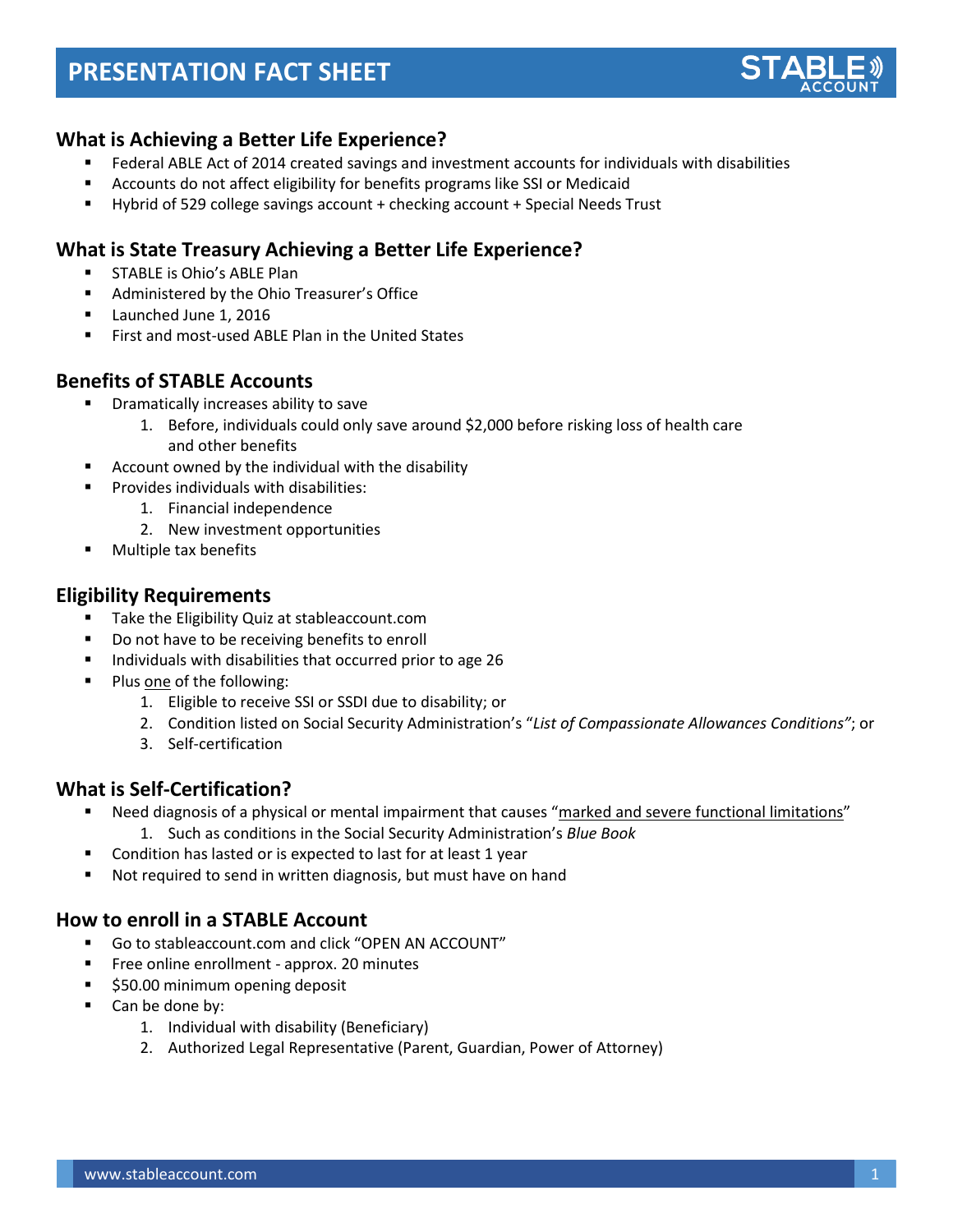

### **Funding your Account**

- Electronic funds transfer or check
- Annual contribution limits:
	- 1. If not employed, \$15,000 from all sources
	- 2. If employed, up to \$12,490 more in wages (\$15,000 + wages up to an additional \$12,490) = \$27,490
- Lifetime balance limit of \$482,000
- System automatically rejects excess contributions

### **Creating an eGift event**

- An eGift event sends out emails to friends and family
	- 1. Can be posted to Social Media
- **EXECONTRIBUTIONS CONSTRIBUTIONS** CONTRIBUTION CONTRIBUTIONS
	- 1. Gifts are not taxed nor counted as income
- System tracks contributors for sending thank-you notes/replies

#### **Investment Options**

- Four Vanguard mutual funds that range from conservative to aggressive
- One, default selected, principal-protected FDIC-Insured Option

### **What to spend funds on**

- Withdrawals must be used on "Qualified Disability Expenses"
- **Anything that:** 
	- 1. Relates to your disability and
	- 2. Helps to maintain or improve your health, independence, or quality of life
- Examples:
	- o Housing and Rent
	- o Basic Living Expenses
	- o Medical/Financial/Legal Bills
- o Education
- o Transportation
- o Assistive Technology

### **Non-Qualified Expenditures**

- Affects Benefits
	- 1. The amount of the expenditure may be considered a countable resource
- Tax Penalties
	- 1. Pay taxes plus 10% penalty on the earnings portion of the withdrawal

### **How to spend from the account**

- **F** STABLE will not ask what you spend on, but benefits agencies and IRS can
- Withdrawals are free with no limits
- **Transfer to personal checking or savings**
- Pay with a Third-Party Check
- **Transfer to STABLE Card**